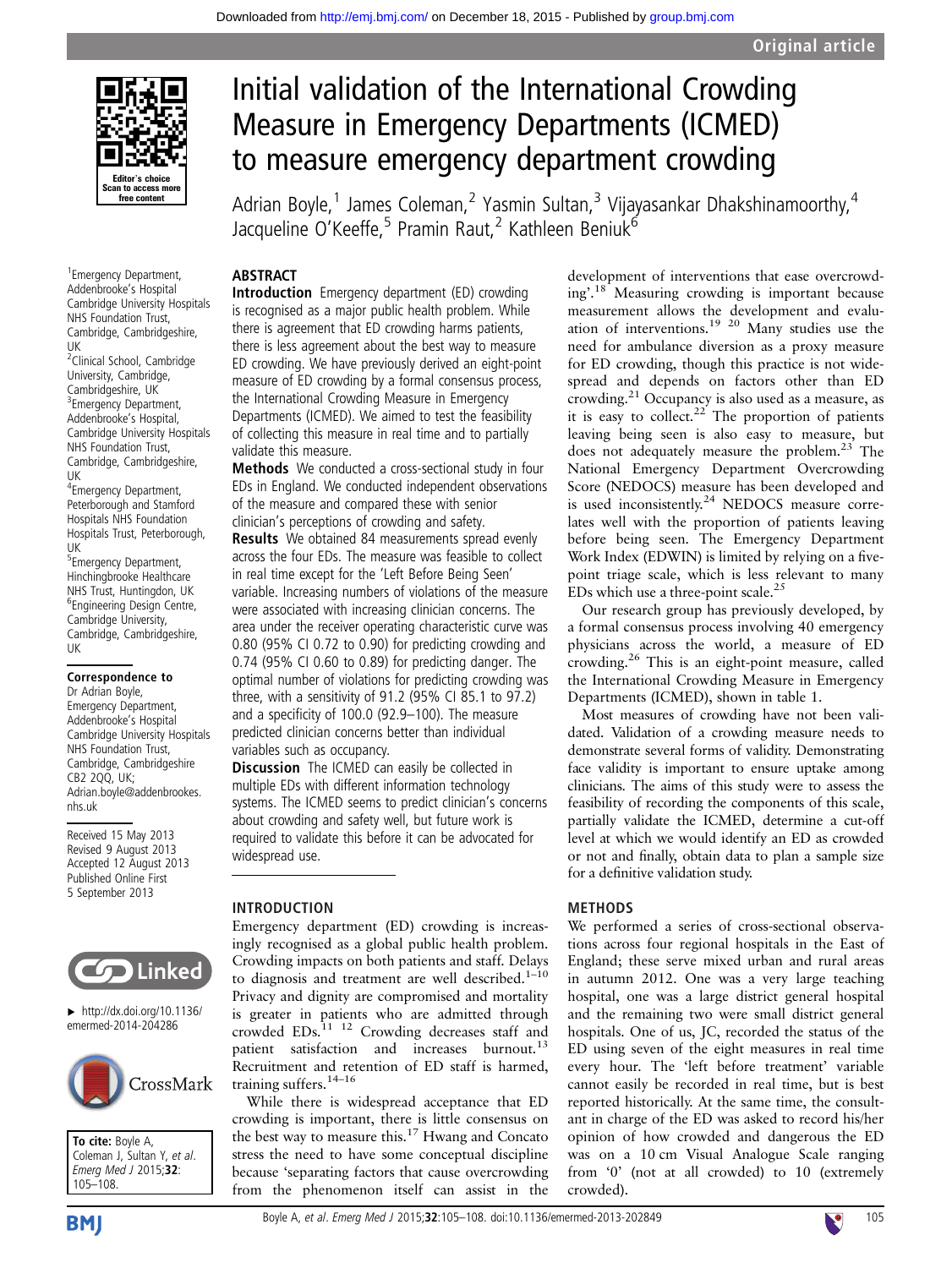Original article

| <b>Measure</b>                                                | <b>Operational definition</b>                                                                                                                                          |
|---------------------------------------------------------------|------------------------------------------------------------------------------------------------------------------------------------------------------------------------|
| Input measures                                                |                                                                                                                                                                        |
| 1. Ability of ambulances to offload patients                  | An ED is crowded when the 90th centile time between ambulance arrival and offload is greater than 15 min                                                               |
| 2. Patients who leave without being seen or<br>treated (LWBS) | An ED is crowded when the number of patients who LWBS is greater than or equal to 5%                                                                                   |
| 3. Time until triage                                          | An ED is crowded when there is a delay greater than 5 min from patient arrival to begin their initial triage                                                           |
| Throughput measures                                           |                                                                                                                                                                        |
| 4. ED occupancy rate                                          | An ED is crowded when the occupancy rate is greater than 100%                                                                                                          |
| 5. Patients' total length of stay in the ED*                  | An ED is crowded when the 90th centile patient's total length of stay is greater than 4 h.                                                                             |
| 6. Time until a physician first sees the patient              | An ED is crowded when an emergent (one ortwo) patient waits longer than 30 min to be seen by a physician                                                               |
| Output measures                                               |                                                                                                                                                                        |
| 7. ED boarding timet                                          | An ED is crowded when less than 90% of patients have left the ED 2 h after the admission decision                                                                      |
| 8. Number of patients boarding in the ED‡                     | Boarders are defined as admitted patients waiting to be placed in an inpatient bed. An ED is crowded when there is greater<br>than 10% occupancy of boarders in the ED |

\*For example, in an ED with 50 patients inside, if more than five patients had been there longer than 4 h, then this would count as a violation.<br>†For example, in an ED with 10 patients who are waiting for admission, if mor ‡For example, in an ED with 50 patients inside, if more than five patients are waiting for admission, then this would count as a violation. ED, emergency department.

The clinician was blinded to the scores recording violations of the crowding scales, but fully aware of the pressure that their department was under. We purposively sampled mainly through the afternoon and the evening and a mix of weekdays and weekends, as when historical data indicated the demands for service were greatest and showed the greatest changes.

We were advised by our Local Research and Ethics Committee that formal ethical approval was unnecessary as this was a service evaluation and no patient contact was proposed. We analysed the data in STATA V.12. We report the mean crowding and danger scores at each level of violation. Second, we transformed the clinician perception scores into a binary score above and below five on the Visual Analogue Scale. We regarded, based on consensus, scores of greater than five indicated that an ED was crowded and that a 'danger score' of greater than five indicated a dangerous department. We analysed the data as a diagnostic test, with the component variables and increasing numbers of violations of the ICMED being compared with the gold standard of clinician perception of crowding and safety. We used the ROCTAB function of STATA to generate a receiver operating characteristic (ROC) curve.<sup>27</sup> We conducted a one afternoon pilot to test the feasibility of the questionnaire. The results from this pilot were not included in the final analysis. There were no sample size data to guide this study.

## RESULTS

We conducted 84 h of observations in four different EDs. There were no missing data items. Seven consultant emergency physicians provided scores on the two Visual Analogue Scales.

Consultant perceptions of crowding and danger were well correlated, Spearman's rho=0.60 and p<0.001, though danger tended to attract a lower score. The consultants graded their departments as more than five on the crowding Visual Analogue Scale 40% of the time and as more than five on the danger Visual Analogue Scale 15% of the time. Figure 1 shows that as the number of violations increased, the mean perceptions of crowding and danger increased. Table 2 shows the mean perceptions of concern.

Table 3 shows the diagnostic performance of the ICMED against clinician's perception of crowding. Numbers of violations of the ICMED tended to perform better than individual items. Three violations of the ICMED seemed to have the optimal performance in predicting clinician's concerns about crowding.

Table 4 shows the diagnostic performance of the ICMED against clinician's perception of danger. The ICMED performed less well at predicting clinician's concerns about danger, in part because there were fewer times where an ED was felt to be dangerous.

The ICMED had an area under the ROC curve (AuROC) of 0.80 (95% CI 0.72 to 0.90) for predicting crowding and 0.74 (95% CI 0.60 to 0.89) for danger, respectively. The measure performed less well at predicting clinician's perceptions of danger, in part because there were not very many data points that indicated a high perception of danger.





|          | <b>Table 2</b> Mean scores of crowding and danger     |           |  |  |  |
|----------|-------------------------------------------------------|-----------|--|--|--|
|          | Mean perception score recorded by consultants (range) | <b>SD</b> |  |  |  |
| Crowding | $4.3(0-8.3)$                                          | 2.0       |  |  |  |
| Danger   | $2.9(0 - 7.1)$                                        | 1.9       |  |  |  |

106 Boyle A, et al. Emerg Med J 2015;32:105–108. doi:10.1136/emermed-2013-202849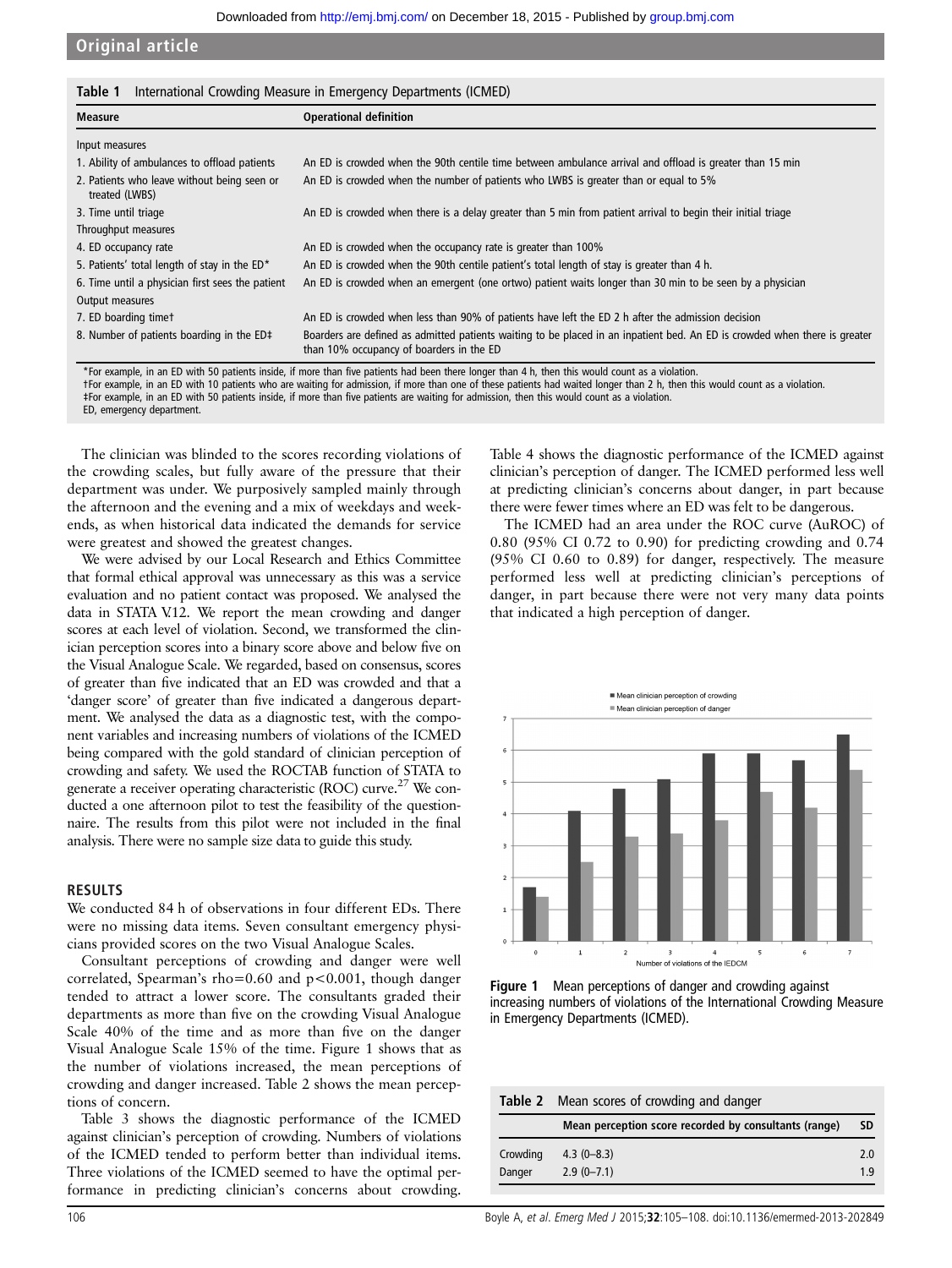|  |  |  | Table 3 Performance of the ICMED against clinician perception of crowding |  |  |
|--|--|--|---------------------------------------------------------------------------|--|--|
|--|--|--|---------------------------------------------------------------------------|--|--|

|                         | Sensitivity (95% CI) | Specificity (95% CI) | Positive predictive value (95% CI) | Negative predictive value (95% CI) |  |
|-------------------------|----------------------|----------------------|------------------------------------|------------------------------------|--|
| Ambulance offload       | 55.9 (45.3 to 66.5)  | 90.0 (83.6 to 96.4)  | 79.2 (70.5 to 87.9)                | 75.0 (65.7 to 84.3)                |  |
| Nurse triage            | 70.6 (60.8 to 80.3)  | 76.0 (66.9 to 85.1)  | 66.7 (56.6 to 76.8)                | 79.2 (70.5 to 87.9)                |  |
| Occupancy               | 55.9 (45.3 to 66.5)  | 78.0 (69.1 to 86.9)  | 63.3 (53.0 to 73.6)                | 72.2 (62.6 to 81.8)                |  |
| Total stay              | 44.1 (33.5 to 54.7)  | 100.0 (88.8 to 100)  | 100.0 (78.2 to 100)                | 72.5 (62.9 to 82.0)                |  |
| ED boarding time        | 55.9 (45.3 to 66.5)  | 100.0 (88.8 to 100)  | 100.0 (82.4 to 100)                | 76.9 (67.9 to 85.9)                |  |
| Time to see a physician | 32.4 (22.4 to 42.4)  | 84.0 (76.2 to 91.8)  | 58.0 (47.3 to 68.5)                | 64.6 (54.4 to 74.8)                |  |
| Patient boarding        | 85.3 (77.7 to 92.9)  | 70.0 (60.2 to 79.8)  | 65.9 (55.8 to 76.1)                | 87.5 (80.4 to 94.6)                |  |
| One violation           | 100.0 (89.7 to 100)  | 38.0 (27.6 to 48.4)  | 52.3 (41.6 to 63.0)                | 100.0 (82.4 to 100)                |  |
| Two violations          | 100.0 (89.7 to 100)  | 60.0 (49.5 to 70.5)  | 63.0 (62.6 to 73.3)                | 100.0 (88.4 to 100)                |  |
| Three violations        | 91.2 (85.1 to 97.2)  | 100.0 (92.9 to 100)  | 100.0 (88.8 to 100)                | 94.3 (89.4 to 99.3)                |  |
| Four violations         | 50.0 (39.3 to 60.7)  | 100.0 (88.8 to 100)  | 100.0 (80.5 to 100)                | 74.6 (65.3 to 83.9)                |  |
| Five violations         | 26.5 (17.0 to 35.9)  | 100.0 (88.8 to 100)  | 100.0 (66.4 to 100)                | 66.7 (56.6 to 76.8)                |  |
| Six violations          | 23.5 (14.5 to 32.6)  | 100.0 (88.8 to 100)  | 100.0 (63.1 to 100)                | 65.8 (55.6 to 75.9)                |  |
| Seven violations        | 8.8 (2.8 to 14.9)    | 100.0 (88.8 to 100)  | 100.0 (29.2 to 100)                | 61.7 (51.3 to 72.1)                |  |

ICMED, International Crowding Measure in Emergency Departments.

## **DISCUSSION**

We have evaluated our derived measure of ED crowding. We have demonstrated that the ICMED can easily be collected in four diverse EDs that all have different information systems and that seven measures can be collected in real time. We have demonstrated that increasing numbers of violations are associated with increased clinician perceptions of crowding and danger.

We have also demonstrated that the combination of variables predicts a clinician's concerns better than individual variables. This is important as many studies use occupancy as their sole measure of crowding. Our results suggest that the optimal number of violations that predict clinician's perceptions of crowding is three. The 'Left Before Being Seen' variable was not feasible to collect in real time, but we suggest that this has value in operational performance management as it is easily collected and has high face validity.

The ICMED predicted clinician's perception of crowding well, with an AuROC of 0.80. There are several other measures of ED crowding reported in the literature.<sup>20</sup> <sup>18</sup> This AuROC is comparable with the highest reported values of NEDOCS (0.92) and EDWIN (0.84), the best studied measures of ED

crowding.<sup>28</sup> When we used the three violations as a predictor of ED crowding, ICMED exhibited higher sensitivity (91.2) and specificity (100) than other measures of ED crowding. There are also concerns whether the NEDOCS measure works well outside the USA and whether it is too complex.<sup>24 18</sup>

#### LIMITATIONS

There are some important limitations to our work. We took a convenience sample. Our sampling frame contained very few times when an ED was under extreme pressure. We did not sample between 22:00 and 08:00. It is possible that our results would differ overnight, as the causes of adverse incidents may be very different after midnight. Our anecdotal experience is that crowding mainly occurs in the afternoon and evening. Our gold standard of clinician perceptions of crowding and danger is not validated, but there is no widely accepted, properly validated measure. It has been suggested that clinician perception of crowding alone could be used, however the validity and reliability of this is uncertain, we think the ICMED would perform better as it addresses the components of crowding and is more objective. Some North American studies have evaluated

|  | <b>Table 4</b> Performance of the ICMED against clinician perception of danger |  |  |  |  |  |  |
|--|--------------------------------------------------------------------------------|--|--|--|--|--|--|
|--|--------------------------------------------------------------------------------|--|--|--|--|--|--|

|                         | Sensitivity (95% CI)           | Specificity (95% CI) | Positive predictive value (95% CI) | Negative predictive value (95% CI) |
|-------------------------|--------------------------------|----------------------|------------------------------------|------------------------------------|
| Ambulance offload       | 46.2 (35.5 to 56.8)            | 74.7 (65.3 to 83.9)  | 25.0 (15.7 to 34.3)                | 88.3 (81.5 to 95.2)                |
| Nurse triage            | 76.9 (63.4 to 53.1)            | 63.4 (53.1 to 73.7)  | 27.8 (18.6 to 37.4)                | 93.8 (88.6 to 98.9)                |
| Occupancy               | 84.6 (76.9 to 92.3)            | 73.2 (63.8 to 82.7)  | 36.7 (26.4 to 47.0)                | 96.3 (92.3 to 100.0)               |
| Total stay              | 53.9 (43.2 to 64.5)            | 88.7 (43.2 to 64.5)  | 46.7 (36.0 to 57.3)                | 91.3 (85.3 to 97.3)                |
| ED boarding time        | 53.9 (43.2 to 64.5)            | 83.1 (75.1 to 91.1)  | 36.8 (26.5 to 47.2)                | 90.8 (84.6 to 97.0)                |
| Time to see a physician | 46.2 (35.5 to 56.8)            | 81.7 (73.4 to 90.0)  | 31.6 (21.6 to 41.5)                | 89.2 (82.6 to 95.9)                |
| Patient boarding        | 76.9 (67.9 to 85.9)            | 52.1 (41.4 to 62.8)  | 22.7 (13.8 to 31.7)                | 92.5 (86.9 to 98.1)                |
| One violation           | $92.3$ (86.6 to $98.0$ )       | 23.4 (16.1 to 34.7)  | 18.5 (10.2 to 26.8)                | 94.7 (89.0 to 99.5)                |
| Two violations          | 92.3 (86.6 to 98.0)            | 40.9 (30.3 to 51.4)  | 22.2 (13.3 to 31.1)                | 96.7 (92.8 to 100)                 |
| Three violations        | 61.5 (51.1 to 71.9)            | 67.6 (57.6 to 77.6)  | 25.8 (16.5 to 35.2)                | 90.6 (84.3 to 96.8)                |
| Four violations         | 61.5 $(51.1 \text{ to } 71.9)$ | 87.3 (80.2 to 94.4)  | 47.1 (36.4 to 57.7)                | 92.5 (86.9 to 98.2)                |
| Five violations         | 53.9 (43.2 to 64.5)            | 97.2 (93.6 to 100.0) | 77.8 (68.9 to 86.7)                | 92.0 (86.2 to 97.8)                |
| Six violations          | 53.9 (43.2 to 64.5)            | 98.6 (96.1 to 100.0) | 87.5 (80.4 to 94.6)                | 92.1 (86.3 to 97.9)                |
| Seven violations        | 23.1 (14.1 to 32.1)            | 100.0 (94.9 to 100)  | 100.0 (29.2 to 100.0)              | 87.7 (80.6 to 94.7)                |

ICMED, International Crowding Measure in Emergency Departments.